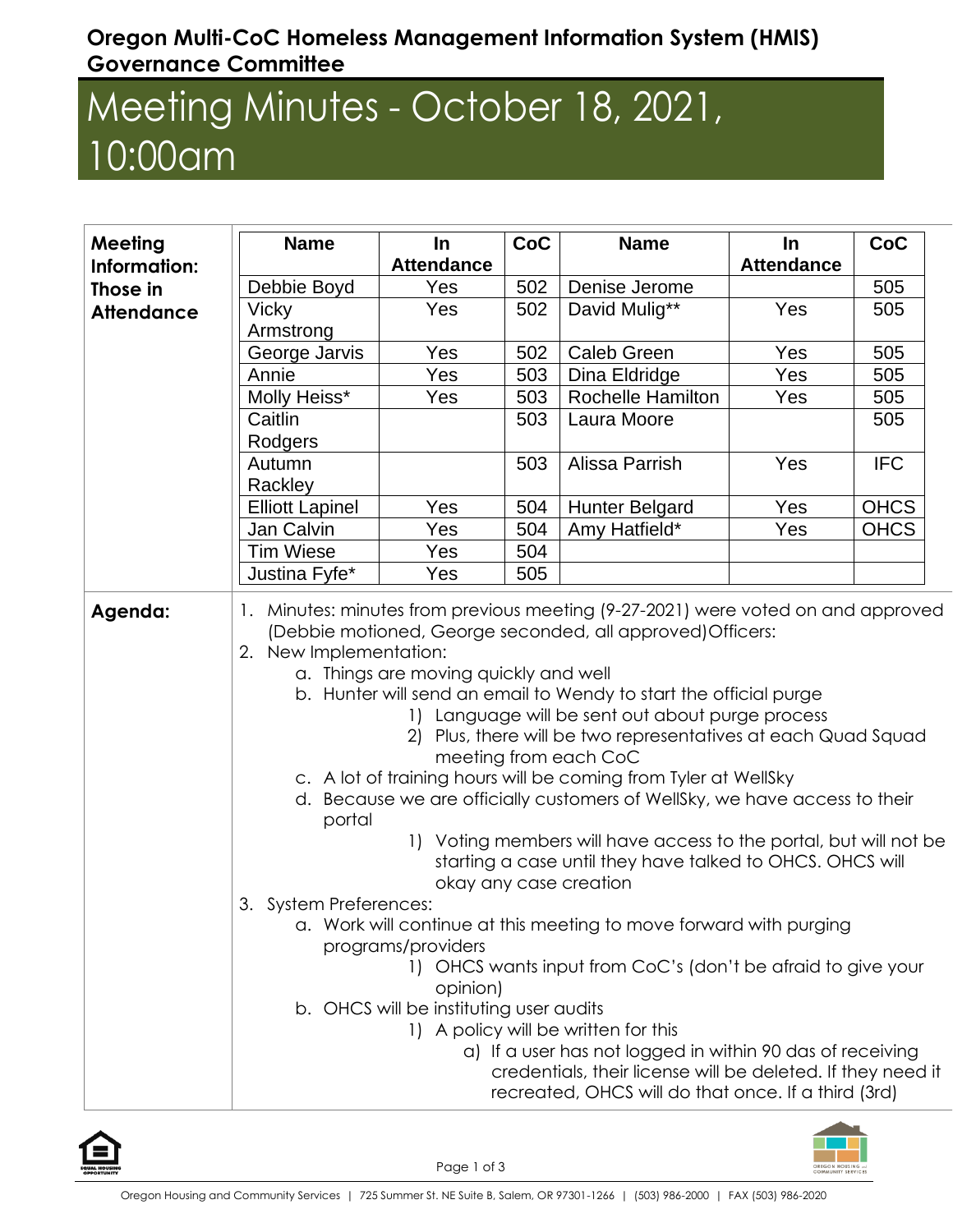

| need arises, the Executive Director (ED) will have to<br>provide a written request to receive the license again.<br>If it is the ED who is needing their license, a<br>conversation will be held.<br>c. Amy put forth sending out the system preferences, with notes from previous<br>meetings and having members review and send back to Amy to compile<br>them and send back out. Deadline that was agreed on is: get notes,<br>questions, concerns to Amy by end of day, Friday 10-1-21; Amy will compile<br>and send back out by end of day Tuesday, 10-5-21<br>1) This will be a continuing process as we work through the<br>performance measures. If everyone is in agreeance, we will<br>continue the timeline. Will follow-up at next meeting if this is a<br>feasible timeline<br>d. Data Standards: |
|----------------------------------------------------------------------------------------------------------------------------------------------------------------------------------------------------------------------------------------------------------------------------------------------------------------------------------------------------------------------------------------------------------------------------------------------------------------------------------------------------------------------------------------------------------------------------------------------------------------------------------------------------------------------------------------------------------------------------------------------------------------------------------------------------------------|
| 1) There are some new assessment questions coming, these<br>include client perceived questions. We will discuss as they<br>come along<br>e. MOU:                                                                                                                                                                                                                                                                                                                                                                                                                                                                                                                                                                                                                                                               |
| The MOU is to allow all CoC's to use the new implementation<br>$\left  \cdot \right $<br>as well as work towards being able to see each other's data<br>2) Previously an example MOU was sent out. Some CoCs signed<br>and sent it back<br>3) OHCS will be sending out a new MOU, we ask that this is<br>signed and returned as quickly as possible. Discussion was<br>held around who had to sign the MOU, it does not need to<br>be an ED, it can be whoever is the most appropriate for your<br>CoC/Program.                                                                                                                                                                                                                                                                                                |
| 4. *Executive Committee members:<br>a. Justina Fyfe - Chair<br>b. Molly Heiss - Vice-Chair<br>c. Amy Hatfield - Secretary<br>5. **Backup Committee members:<br>a. David Mulig - Chair<br>b. Empty – Vice-Chair                                                                                                                                                                                                                                                                                                                                                                                                                                                                                                                                                                                                 |